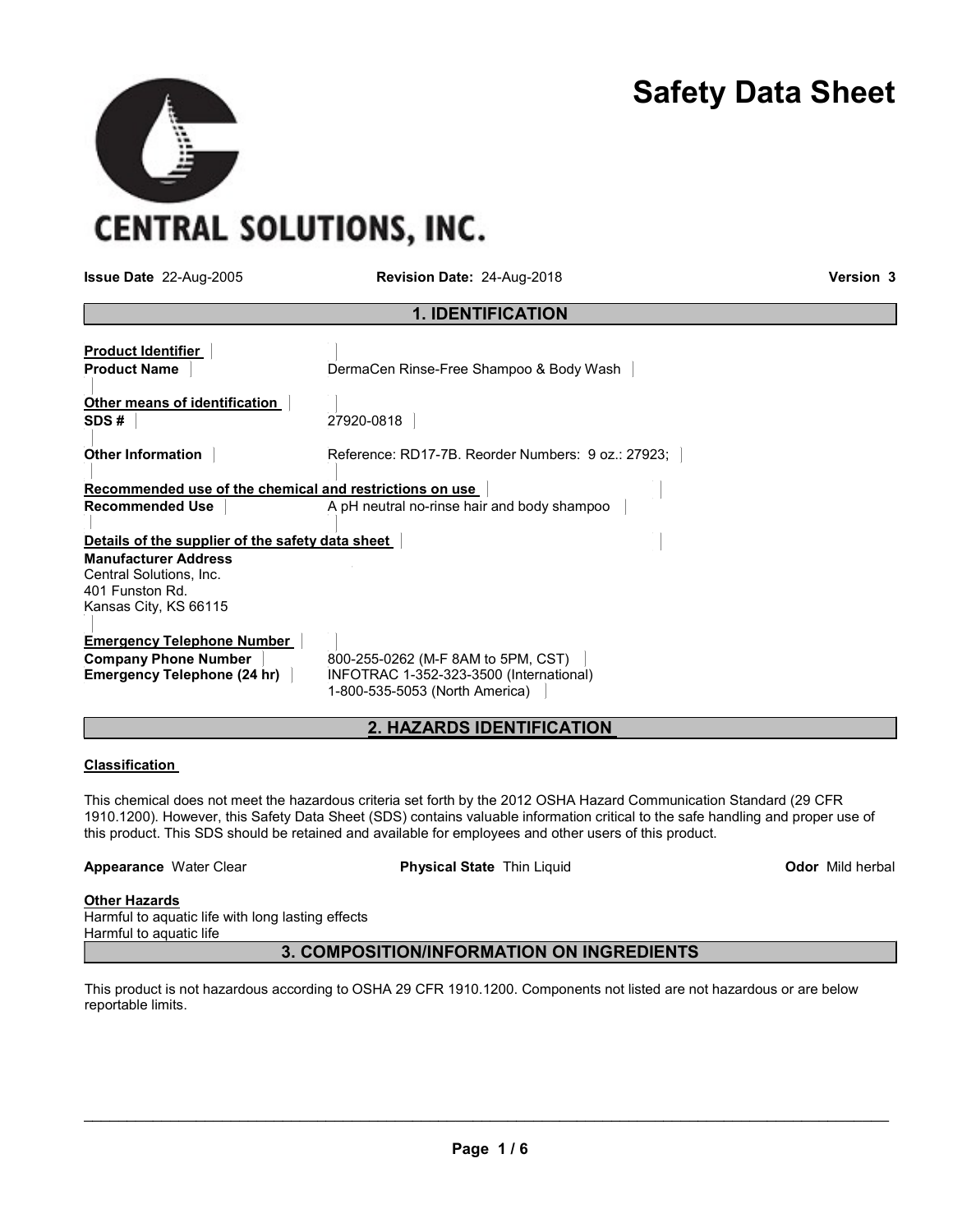## 4. FIRST-AID MEASURES

## First Aid Measures

| <b>Eve Contact</b>  | Rinse immediately with plenty of water, also under the eyelids, for at least 15 minutes.          |
|---------------------|---------------------------------------------------------------------------------------------------|
| <b>Skin Contact</b> | If skin irritation develops, wash product off with water.                                         |
| <b>Inhalation</b>   | Remove to fresh air.                                                                              |
| Ingestion           | Dilute by giving a large amount of water. Allow vomiting to occur, then get medical<br>attention. |

#### Most important symptoms and effects

Symptoms May cause mild eye irritation. May cause gastrointestinal disturbance.

#### Indication of any immediate medical attention and special treatment needed

Notes to Physician Treat symptomatically.

# 5. FIRE-FIGHTING MEASURES

#### Suitable Extinguishing Media

Use extinguishing measures that are appropriate to local circumstances and the surrounding environment.

Unsuitable Extinguishing Media Not determined.

#### Specific Hazards Arising from the Chemical

Non-flammable.

#### Protective equipment and precautions for firefighters

As in any fire, wear self-contained breathing apparatus pressure-demand, MSHA/NIOSH (approved or equivalent) and full protective gear.

## 6. ACCIDENTAL RELEASE MEASURES

### Personal precautions, protective equipment and emergency procedures

Personal Precautions Use personal protective equipment as required.

#### Methods and material for containment and cleaning up

Methods for Containment Prevent further leakage or spillage if safe to do so.

Methods for Clean-Up Small spills (less than 1 gallon) may be washed down a drain with lots of water or cleaned up and disposed of into a sanitary sewer system. Large spills (more than 1 gallon) should be contained and collected (by absorption [sand, clay, or other absorbent material] or vacuuming) then disposed of properly.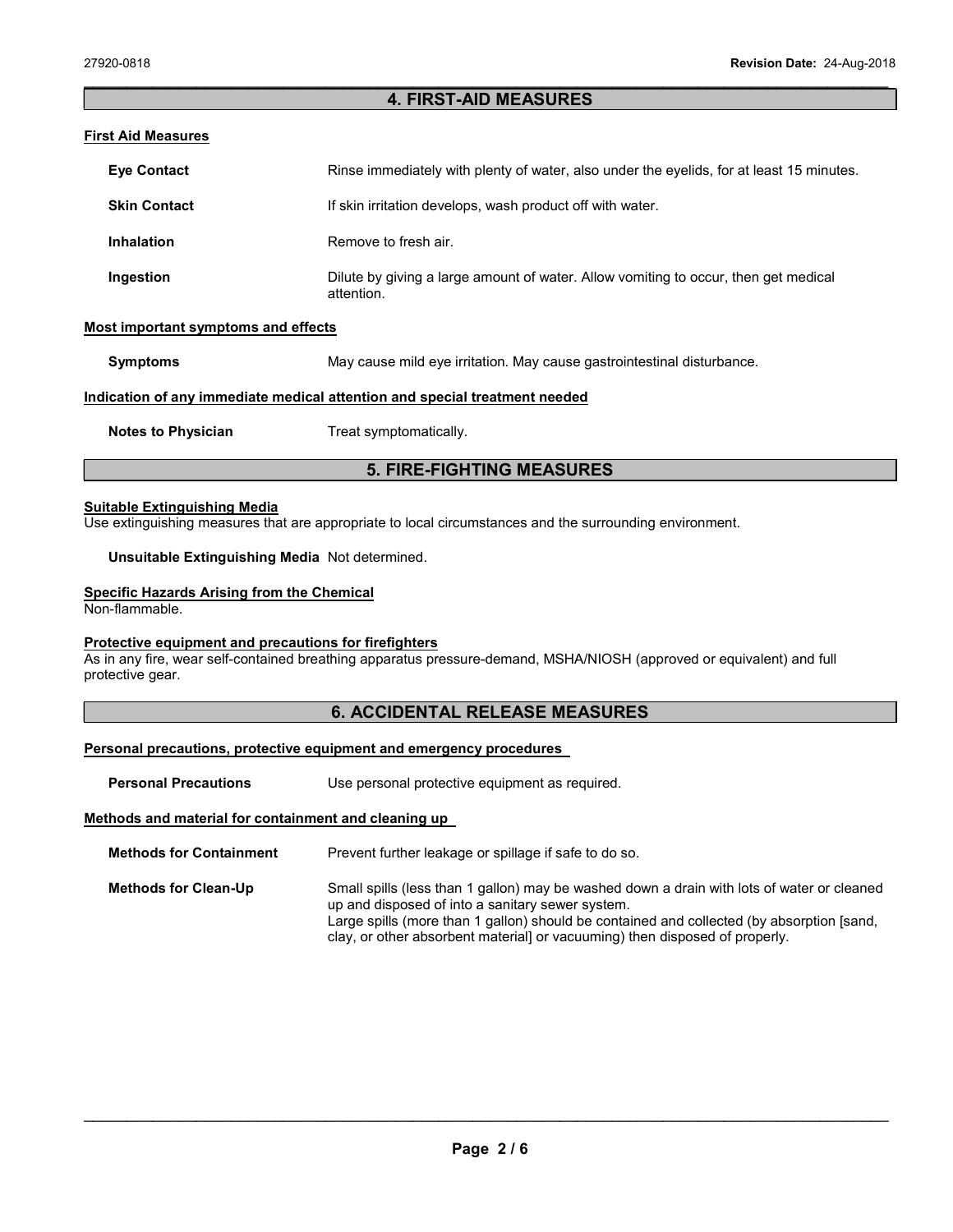## 7. HANDLING AND STORAGE

#### Precautions for safe handling

Advice on Safe Handling Handle in accordance with good industrial hygiene and safety practice.

#### Conditions for safe storage, including any incompatibilities

| <b>Storage Conditions</b> | Keep containers tightly closed in a dry, cool and well-ventilated place. Do not contaminate |
|---------------------------|---------------------------------------------------------------------------------------------|
|                           | food or feed stuffs. Do not reuse container. Keep out of the reach of children.             |

Incompatible Materials None known.

## 8. EXPOSURE CONTROLS/PERSONAL PROTECTION

**Exposure Guidelines** No exposure limits noted for ingredient(s)

### Appropriate engineering controls

| <b>Engineering Controls</b> | None under normal use conditions. |
|-----------------------------|-----------------------------------|
|-----------------------------|-----------------------------------|

#### Individual protection measures, such as personal protective equipment

| <b>Eye/Face Protection</b>      | Avoid contact with eyes.                                       |
|---------------------------------|----------------------------------------------------------------|
| <b>Skin and Body Protection</b> | No special technical protective measures are necessary.        |
| <b>Respiratory Protection</b>   | No protective equipment is needed under normal use conditions. |

General Hygiene Considerations Do not get in eyes. Keep away from food and drink.

## 9. PHYSICAL AND CHEMICAL PROPERTIES

## Information on basic physical and chemical properties

| mioniauon on basic privsical and chemical properties |                    |                       |                |
|------------------------------------------------------|--------------------|-----------------------|----------------|
| <b>Physical State</b>                                | Liquid             |                       |                |
| Appearance                                           | Water like         | Odor                  | Mild herbal    |
| Color                                                | Water clear        | <b>Odor Threshold</b> | Not determined |
|                                                      |                    |                       |                |
| <b>Property</b>                                      | Values             | Remarks • Method      |                |
| рH                                                   | 6.00-7.00          |                       |                |
| <b>Melting Point/Freezing Point</b>                  | Not established    |                       |                |
| <b>Boiling Point/Boiling Range</b>                   | 100 °C / 212 °F    |                       |                |
| <b>Flash Point</b>                                   | Not flammable      |                       |                |
| <b>Evaporation Rate</b>                              | Not established    |                       |                |
| <b>Flammability (Solid, Gas)</b>                     | n/a-liquid         |                       |                |
| <b>Upper Flammability Limits</b>                     | Not applicable     |                       |                |
| <b>Lower Flammability Limit</b>                      | Not applicable     |                       |                |
| <b>Vapor Pressure</b>                                | Not established    |                       |                |
| <b>Vapor Density</b>                                 | Not established    |                       |                |
| <b>Specific Gravity</b>                              | $1.000 - 1.005$    |                       |                |
| <b>Water Solubility</b>                              | Completely soluble |                       |                |
| Solubility in other solvents                         | Not determined     |                       |                |
| <b>Partition Coefficient</b>                         | Not determined     |                       |                |
| <b>Autoignition Temperature</b>                      | Not determined     |                       |                |
| <b>Decomposition Temperature</b>                     | Not determined     |                       |                |
| <b>Kinematic Viscosity</b>                           | Not determined     |                       |                |
| <b>Dynamic Viscosity</b>                             | $< 100$ cps        |                       |                |
| <b>Explosive Properties</b>                          | Not determined     |                       |                |
| <b>Oxidizing Properties</b>                          | Not determined     |                       |                |
| Density                                              | 8.34-8.38 lb/gal   |                       |                |
|                                                      |                    |                       |                |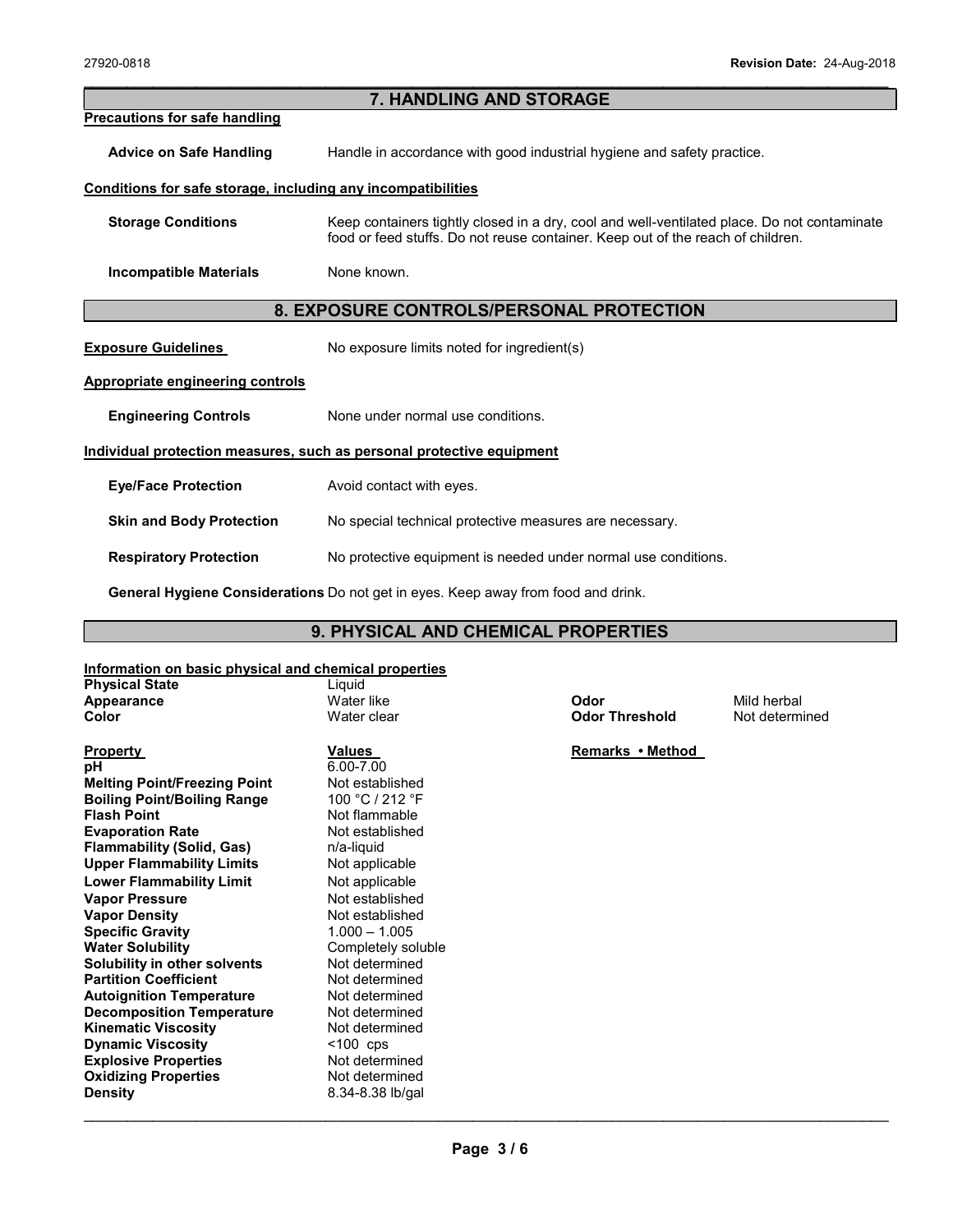# 10. STABILITY AND REACTIVITY

## **Reactivity**

Not reactive under normal conditions.

#### Chemical Stability

Stable under recommended storage conditions.

#### Possibility of Hazardous Reactions

None under normal processing.

Hazardous Polymerization Hazardous polymerization does not occur.

### Conditions to Avoid

Keep out of reach of children.

### Incompatible Materials

None known.

#### **Hazardous Decomposition Products**

None known.

# 11. TOXICOLOGICAL INFORMATION

### Information on likely routes of exposure

| <b>Product Information</b> |                                                                                                       |
|----------------------------|-------------------------------------------------------------------------------------------------------|
| <b>Eve Contact</b>         | Avoid contact with eyes.                                                                              |
| <b>Skin Contact</b>        | Not expected to be a skin irritant during prescribed use.                                             |
| <b>Inhalation</b>          | Under normal conditions of intended use, this material is not expected to be an inhalation<br>hazard. |
| Ingestion                  | Do not taste or swallow.                                                                              |

### Component Information

| <b>Chemical Name</b>   | Oral LD50            | <b>Dermal LD50</b> | <b>Inhalation LC50</b> |
|------------------------|----------------------|--------------------|------------------------|
| Cocamidopropyl betaine | = 4900 mg/kg<br>ˈRat |                    |                        |
| 61789-40-0             |                      |                    |                        |

## Information on physical, chemical and toxicological effects

Symptoms Please see section 4 of this SDS for symptoms.

#### Delayed and immediate effects as well as chronic effects from short and long-term exposure

Carcinogenicity This product does not contain any carcinogens or potential carcinogens as listed by OSHA, IARC or NTP.

# Numerical measures of toxicity

Not determined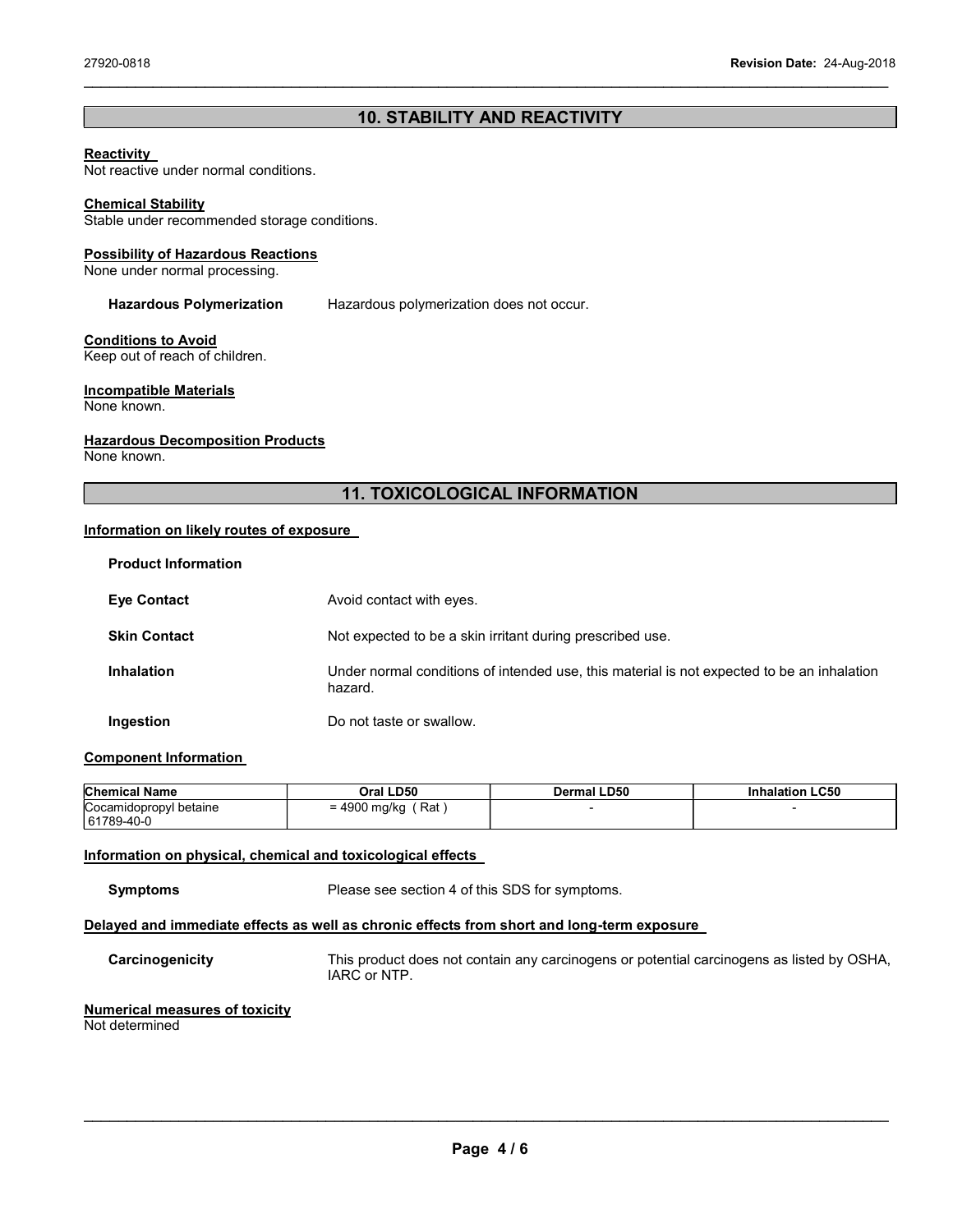# 12. ECOLOGICAL INFORMATION

## **Ecotoxicity**

Harmful to aquatic life. Harmful to aquatic life with long lasting effects.

| <b>Chemical Name</b>                 | Algae/aquatic plants                                                                                               | Fish                                                                                                  | <b>Toxicity to</b><br>microorganisms | <b>Crustacea</b>                     |
|--------------------------------------|--------------------------------------------------------------------------------------------------------------------|-------------------------------------------------------------------------------------------------------|--------------------------------------|--------------------------------------|
| Cocamidopropyl betaine<br>61789-40-0 | $1.0 - 10.0$ : 72 h<br>Desmodesmus subspicatus  <br>mg/L EC50 0.55: 96 h<br>Desmodesmus subspicatus I<br>ma/L EC50 | 1.0 - 10.0: 96 h Brachydanio<br>rerio mg/L LC50 2: 96 h<br>Brachydanio rerio mg/L<br>LC50 semi-static | $\blacksquare$                       | 6.5: 48 h Daphnia magna<br>mg/L EC50 |

## Persistence/Degradability

Not determined

# **Bioaccumulation**

Not determined

#### **Mobility** Not determined

## **Other Adverse Effects**

Not determined

# 13. DISPOSAL CONSIDERATIONS

### Waste Treatment Methods

| <b>Disposal of Wastes</b>     | Disposal should be in accordance with applicable regional, national and local laws and<br>regulations. |
|-------------------------------|--------------------------------------------------------------------------------------------------------|
| <b>Contaminated Packaging</b> | Disposal should be in accordance with applicable regional, national and local laws and<br>regulations. |

# 14. TRANSPORT INFORMATION

| <b>Note</b> | Please see current shipping paper for most up to date shipping information, including<br>exemptions and special circumstances. |
|-------------|--------------------------------------------------------------------------------------------------------------------------------|
| <u>DOT</u>  | Not regulated                                                                                                                  |
| <u>IATA</u> | Not regulated                                                                                                                  |
| <b>IMDG</b> | Not regulated                                                                                                                  |